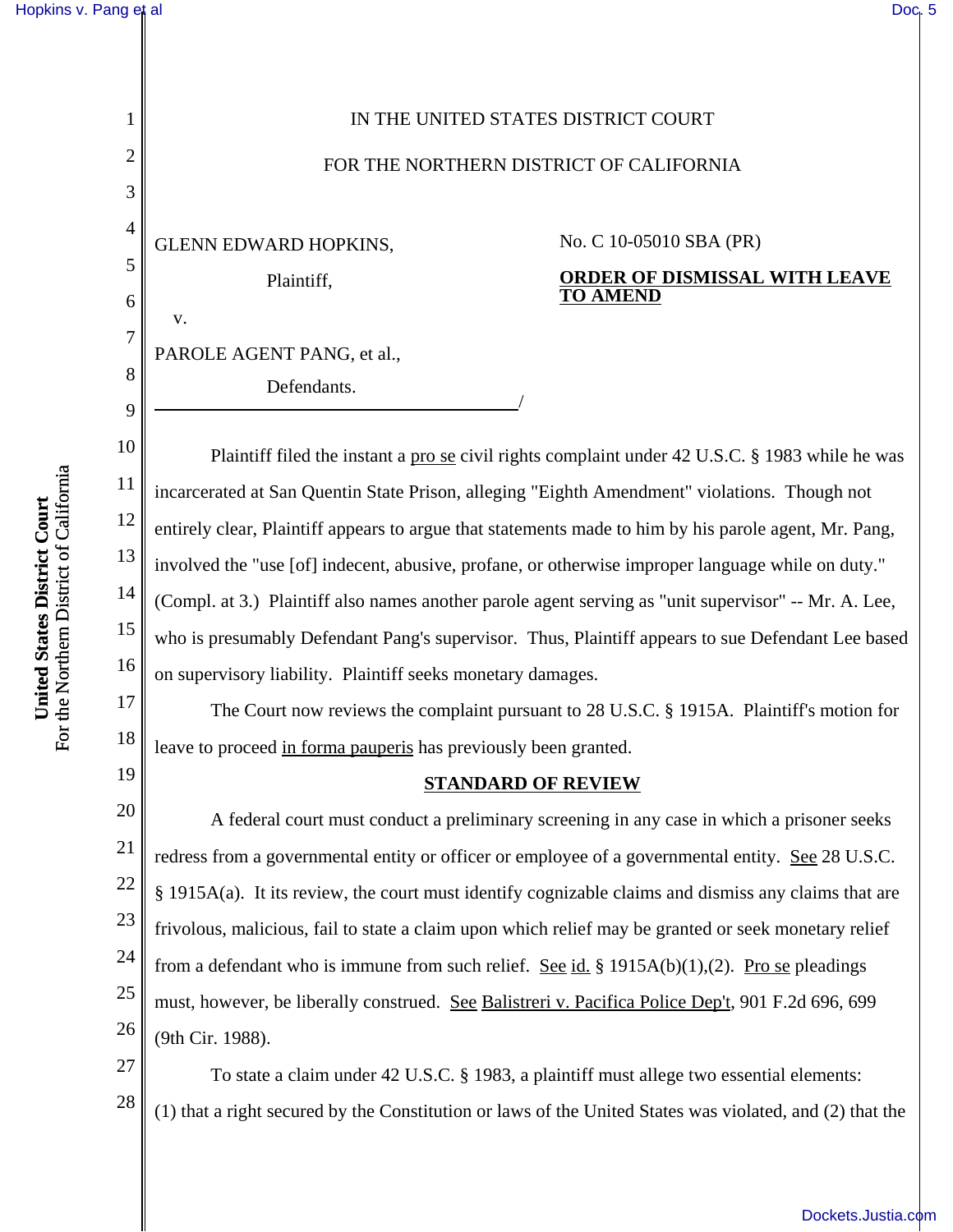28

1 2 3 4 5 6 7 8 9 10 11 12 13 14 15 16 17 18 19 20 21 22 23 24 25 26 27 alleged violation was committed by a person acting under the color of state law. See West v. Atkins, 487 U.S. 42, 48 (1988). **DISCUSSION** In his complaint, Plaintiff lists, under the "Statement of Claim" section, a rule called "Section 3391" relating to "Employee Conduct," which states: Section 3391 - Employee Conduct (a) Employees shall be alert, courteous, and professional in their dealings with inmate parolees, fellow employees, visitors and members of the public. Inmates and parolees shall be addressed by their proper names, and never by derogatory or slang references. Prison numbers shall be used only with names to summon[] inmates via public address systems. Employees shall not use indecent, abusive, profane or otherwise improper language while on duty. Irresponsible of unethical conduct or conduct reflecting discredit or themselves or the department either on or off duty shall be avoided by all employees. (Compl. at 3.) Plaintiff also attaches another page to his complaint, which includes another rule entitled "section 3504, parole assessment (a)(e)," which contains definitions of "Constitutional Rights," "Procedural Due Process," and "Deprivation of Liberty Interests." (Compl., Attach. at 1.) Plaintiff next lists "Title 18, Chapter 13 Civil Rights, 241 and 242," which relate to "Conspiracy Against Rights" and "Deprivation of Rights Under Color of Law," respectively. (Id. at 1-2.) However, nowhere does Plaintiff explain how Defendants Pang and Lee specifically violated his constitutional rights. Accordingly, as the complaint is presently written, Plaintiff fails to set forth allegations against the named Defendants that state a cognizable constitutional claim. Based on the fact that Plaintiff lists the above "Section 3391" in his complaint, he seems to argue that statements made to him by Defendant Pang involved the "use [of] indecent, abusive, profane, or otherwise improper language while on duty." (Compl. at 3.) And, as mentioned above, Plaintiff appears to sue Defendant Lee in his supervisory capacity for the actions of his subordinate, Defendant Pang. However, such conduct on the part of Defendants here does not set forth a constitutional violation. Therefore, to the extent that Plaintiff alleges a claim against Defendants based on Defendant Pang's alleges use "indecent, abusive, profane, or otherwise improper language" -- such a claim is DISMISSED for failure to state a claim for relief.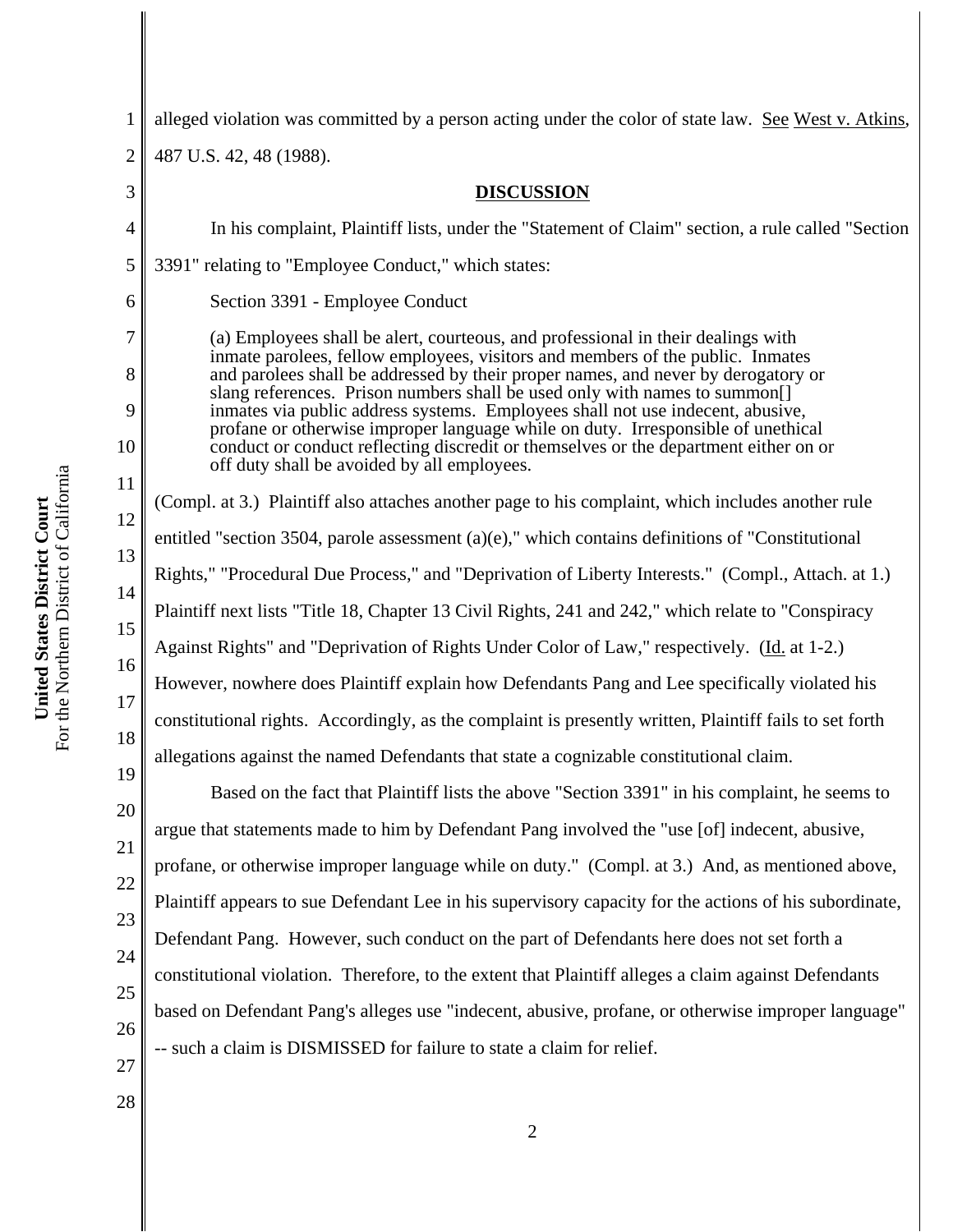As mentioned above, in the section of the complaint form where Plaintiff is asked to write the names of all Defendants he only names Defendants Pang and Lee; however, he does not link these Defendants specifically to the allegations in the body of the complaint.

4 6 8 9 10 12 13 14 Liability may be imposed on an individual defendant under § 1983 if the plaintiff can show that the defendant proximately caused the deprivation of a federally protected right. See Leer v. Murphy, 844 F.2d 628, 634 (9th Cir. 1988); Harris v. City of Roseburg, 664 F.2d 1121, 1125 (9th Cir. 1981). A person deprives another of a constitutional right within the meaning of § 1983 if he does an affirmative act, participates in another's affirmative act or omits to perform an act which he is legally required to do, that causes the deprivation of which the plaintiff complains. See Leer, 844 F.2d at 633. The inquiry into causation must be individualized and focus on the duties and responsibilities of each individual defendant whose acts or omissions are alleged to have caused a constitutional deprivation. See id. Sweeping conclusory allegations will not suffice; the plaintiff must instead "set forth specific facts as to each individual defendant's" deprivation of protected rights. Leer v. Murphy, 844 F.2d 628, 634 (9th Cir. 1988).

15 16 17 Accordingly, Plaintiff's claims against Defendants Pang and Lee are DISMISSED WITH LEAVE TO AMEND. If Plaintiff intends to pursue an exhausted claim or claims against these Defendants, he shall file an amended complaint containing such allegations, as directed below.

## **CONCLUSION**

For the foregoing reasons, the Court orders as follows:

20 21 22 23 24 25 26 27 Within **thirty (30) days** from the date of this Order, Plaintiff shall file an amended complaint to correct the pleading deficiencies set forth above. Plaintiff must use the attached civil rights form, write the case number for this action -- Case No. C 10-5010 SBA (PR) -- on the form, clearly label the complaint "Amended Complaint," and complete all sections of the form. Because an amended complaint completely replaces the original complaint, Plaintiff must include in it all the claims he wishes to present. See Ferdik v. Bonzelet, 963 F.2d 1258, 1262 (9th Cir.), cert. denied, 506 U.S. 915 (1992); King v. Atiyeh, 814 F.2d 565, 567 (9th Cir. 1987); London v. Coopers & Lybrand, 644

For the Northern District of California For the Northern District of California United States District Court **United States District Court**

1

2

3

5

7

11

18

19

28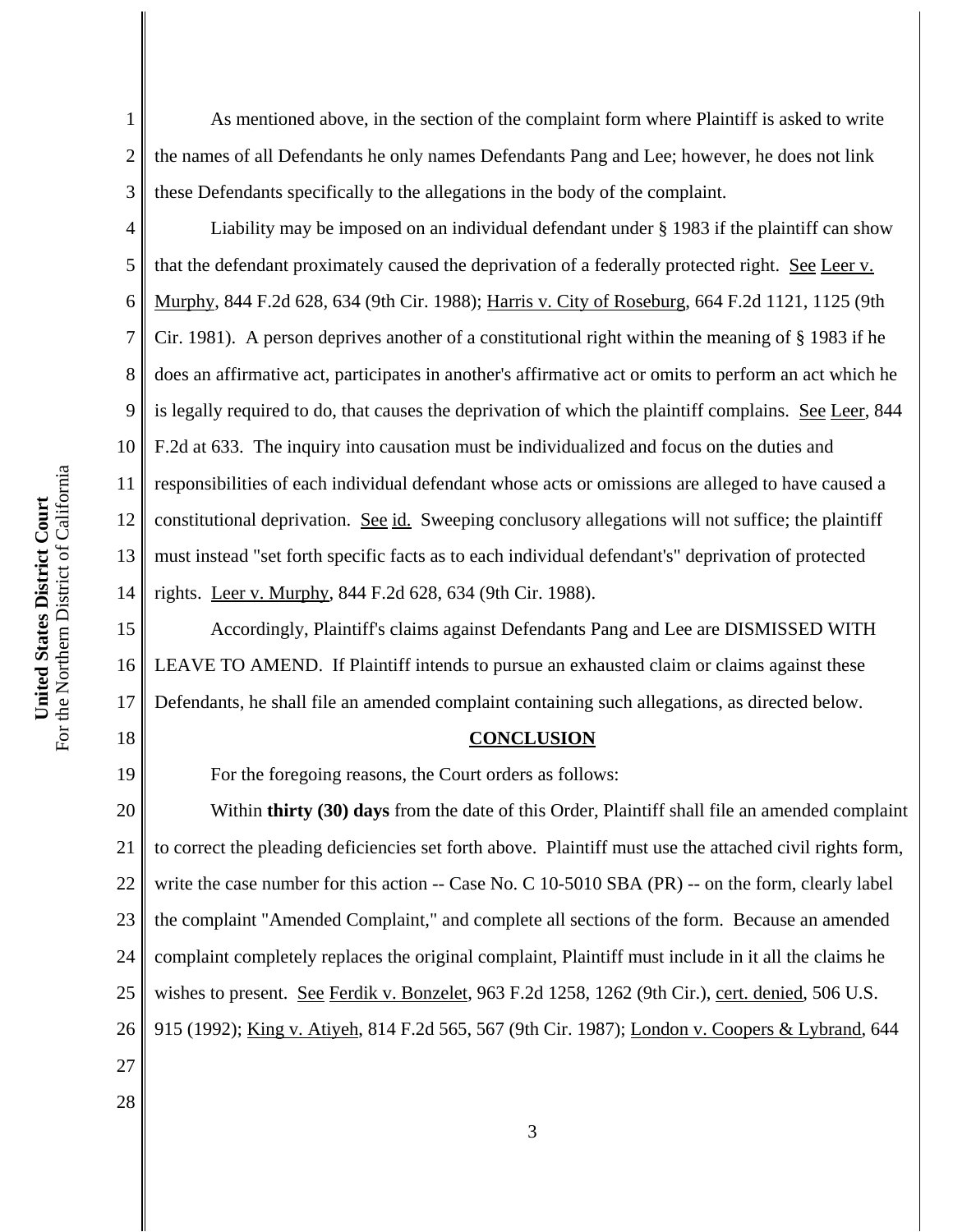For the Northern District of California For the Northern District of California United States District Court **United States District Court**

| The Clerk of the Court is directed to send Plaintiff a blank civil rights complaint form with<br>$\mathfrak s$<br>his copy of this Order.<br>$\boldsymbol{6}$<br>IT IS SO ORDERED.<br>$\boldsymbol{7}$<br>undro, B Ormstro<br>DATED: 4/20/11<br>$8\,$<br><b>INDRA BROWN ARM</b><br><b>SAU</b><br><b>United States District Judge</b><br>9<br>10<br>11<br>12<br>13<br>14<br>15<br>16<br>$17\,$<br>18<br>19<br>20<br>21<br>22<br>23<br>24<br>25<br>26<br>27<br>28<br>G:\PRO-SE\SBA\CR.10\Hopkins5010.DWLA(pafole agrent).wpd |  |
|----------------------------------------------------------------------------------------------------------------------------------------------------------------------------------------------------------------------------------------------------------------------------------------------------------------------------------------------------------------------------------------------------------------------------------------------------------------------------------------------------------------------------|--|
|                                                                                                                                                                                                                                                                                                                                                                                                                                                                                                                            |  |
|                                                                                                                                                                                                                                                                                                                                                                                                                                                                                                                            |  |
|                                                                                                                                                                                                                                                                                                                                                                                                                                                                                                                            |  |
|                                                                                                                                                                                                                                                                                                                                                                                                                                                                                                                            |  |
|                                                                                                                                                                                                                                                                                                                                                                                                                                                                                                                            |  |
|                                                                                                                                                                                                                                                                                                                                                                                                                                                                                                                            |  |
|                                                                                                                                                                                                                                                                                                                                                                                                                                                                                                                            |  |
|                                                                                                                                                                                                                                                                                                                                                                                                                                                                                                                            |  |
|                                                                                                                                                                                                                                                                                                                                                                                                                                                                                                                            |  |
|                                                                                                                                                                                                                                                                                                                                                                                                                                                                                                                            |  |
|                                                                                                                                                                                                                                                                                                                                                                                                                                                                                                                            |  |
|                                                                                                                                                                                                                                                                                                                                                                                                                                                                                                                            |  |
|                                                                                                                                                                                                                                                                                                                                                                                                                                                                                                                            |  |
|                                                                                                                                                                                                                                                                                                                                                                                                                                                                                                                            |  |
|                                                                                                                                                                                                                                                                                                                                                                                                                                                                                                                            |  |
|                                                                                                                                                                                                                                                                                                                                                                                                                                                                                                                            |  |
|                                                                                                                                                                                                                                                                                                                                                                                                                                                                                                                            |  |
|                                                                                                                                                                                                                                                                                                                                                                                                                                                                                                                            |  |
|                                                                                                                                                                                                                                                                                                                                                                                                                                                                                                                            |  |
|                                                                                                                                                                                                                                                                                                                                                                                                                                                                                                                            |  |
|                                                                                                                                                                                                                                                                                                                                                                                                                                                                                                                            |  |
|                                                                                                                                                                                                                                                                                                                                                                                                                                                                                                                            |  |
|                                                                                                                                                                                                                                                                                                                                                                                                                                                                                                                            |  |
|                                                                                                                                                                                                                                                                                                                                                                                                                                                                                                                            |  |
|                                                                                                                                                                                                                                                                                                                                                                                                                                                                                                                            |  |
|                                                                                                                                                                                                                                                                                                                                                                                                                                                                                                                            |  |
|                                                                                                                                                                                                                                                                                                                                                                                                                                                                                                                            |  |
|                                                                                                                                                                                                                                                                                                                                                                                                                                                                                                                            |  |

 F.2d 811, 814 (9th Cir. 1981). He may not incorporate material from the original complaint by reference.

**Plaintiff's failure to file an amended complaint within the thirty-day deadline will result**